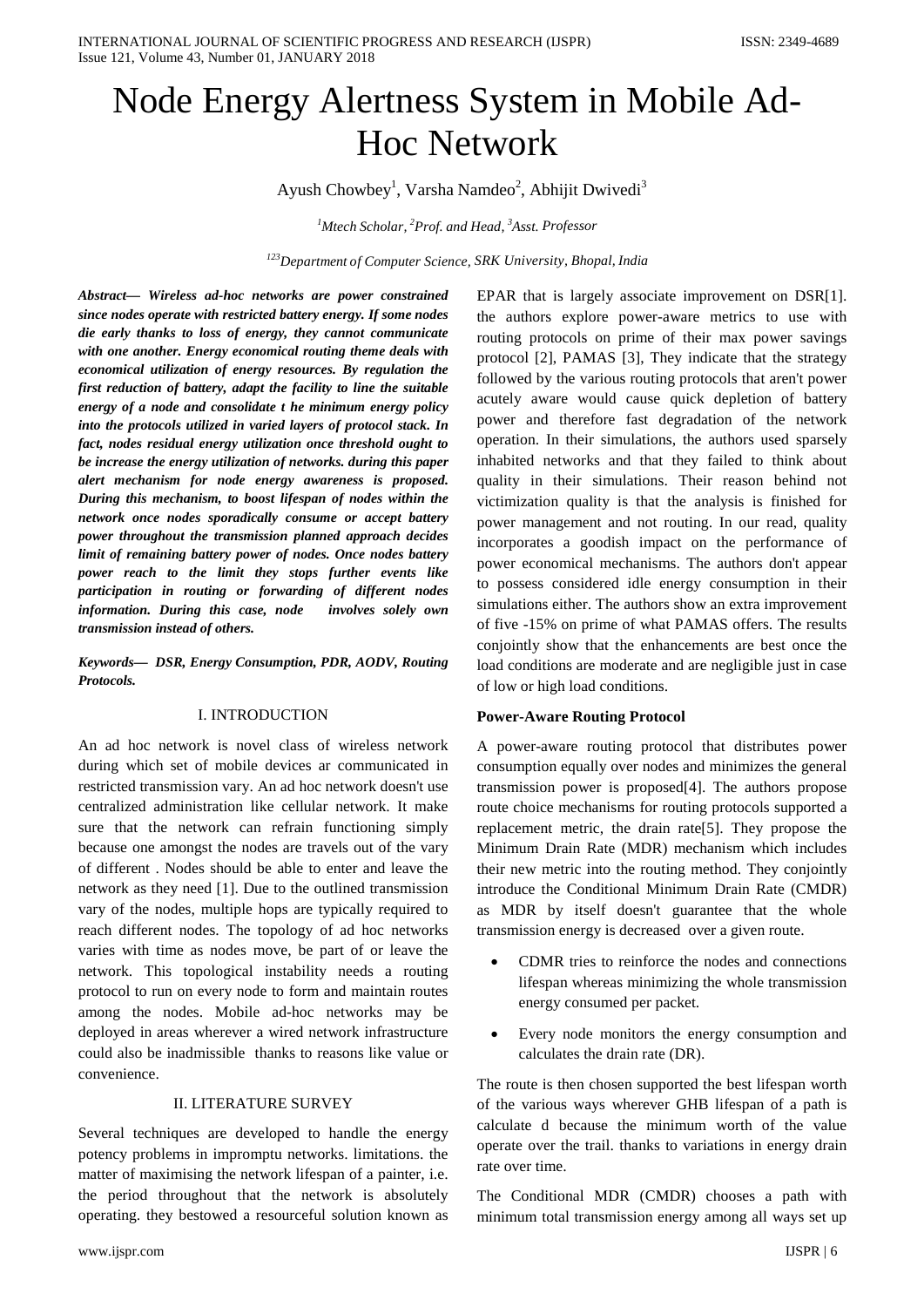by nodes with a lifespan above a precise worth. once no route matches this condition, MDR is employed. The authors used the DSR routing formula [9] to implement their formula. They used the energy model of with modifications to the parameters. They failed to embody a number of t he model's elements and that they failed to embody the idle energy in their calculations of the drain rate. rather than idle energy, they enclosed energy consumed in overhearing solely. we have a tendency to think about this to be a supply of serious quality within their methodology that may have an effect on the results particularly in the case of distributed networks. Amongst different modifications to the DSR formula. Localized power aware routing algorithms are devised on the belief that every network node has correct info concerning the placement of its neighbours and also the destination node[6]. Nodes exchange location info via management messages. 3 algorithms are proposed: power-efficient routing, efficient routing and power-cost economical routing algorithms.

# **Power-Efficient Routing algorithmic program**

In the power-efficient routing algorithmic program, every node decides to forward packets that are meant for a precise destination to a neighbour based on the minimum transmission power between this causation node and its neighbours.

#### **Cost-Efficient Routing algorithmic program**

In the cost-effective routing algorithmic program, the node chooses the neighbour to send to, if the destination isn't within sight, supported a value operate which will consist, for instance, of the add of price |the value| of causation to the current neighbour and the calculable cost of the route from the neighbour up to the destination. This latter a part of the price is assumed to be proportional to the amount of hops in between.

#### **Power-Cost economical Routing algorithmic program**

The power-cost economical routing algorithmic program uses a mixture of the 2 higher than metrics, within the type of either the merchandise or the add of those metrics. The authors ran their experiments on networks with high property. In their analysis, the authors showed all their strategies to possess restricted success with giant space sizes. Therefore, they modified them to induce nodes to forward to neighbours providing they're nearer to destination. This inflated delivery rate to around ninety fifth from highest of fifty nine before modification. Their results showed that nodes with the cost-effective and power-cost economical strategies last longer than with the power- economical technique. And of all strategies, the power-cost routing strategies give highest energy savings.

Selecting the transmission path dynamically through regular change of secretion of transmission path expects to boost routing performance[7]. RREQ message packets will be termed as secretion in terms of normal algorithmic program of ACO utilized by the ants[8].

## III. PROBLEM DEFINITION

The nodes in a commercial hoc network are affected by battery power for his or her operation.

In ad-hoc network every node has restricted battery power and each power sources have a restricted lifespan. Power accessibility is one amongst the foremost necessary constraints for the operation of the impromptu network. Each node consume quantity of energy for per transmission of information. Note that every message transmission and reception drains battery power [9]. If a node drains its energy and is unable to forward any message, it moves out of the network. During this case, the route is brake and routing protocol finds an alternate route via route discovery. However, nodes dying like this adversely have an effect on the operational life time of impromptu network. first wherever the dying nodes can communicate with finish points can fail. Secondly, even once the dying nodes don't seem to be the act finish points, network property can become sparser and network partition becomes additional possible.

Nodes within the ad-hoc network consume battery power throughout the transmission and quantity of periods the battery power of node is drains out that creates the likelihood of information loss, interrupt transmission and causes network partitions. to beat or resolve those downside many techniques is suggested with routing protocol. These technique aware or inform regarding the energy power of every node in t he network throughout the invention of routes. Some additional further approaches are recommended for economical routing with power awareness and up lifespan of network.

#### IV. PROPOSED SOLUTION

Power consumption throughout communication between nodes is principally attributable to transmit-receive module. Whenever a node remains alive, energy gets consumed at the time of transmission and reception of packets. Even once the node is not actively collaborating in communication, however is within the listening mode watching for the packets, the battery keeps discharging[26]. The computation power indicates that the facility spent in calculation takes place within the nodes throughout routing and power changes.

To solve the information loss downside attributable to node battery depletion, AN approach named as remaining battery power acknowledge is professional posed . to reinforce lifespan of nodes within the network once nodes sporadically consume or place confidence in battery power throughout the transmission projected approach decides limit of remaining battery power of nodes. once nodes battery power reach to the limit they stops further events like participation in routing or forwarding of different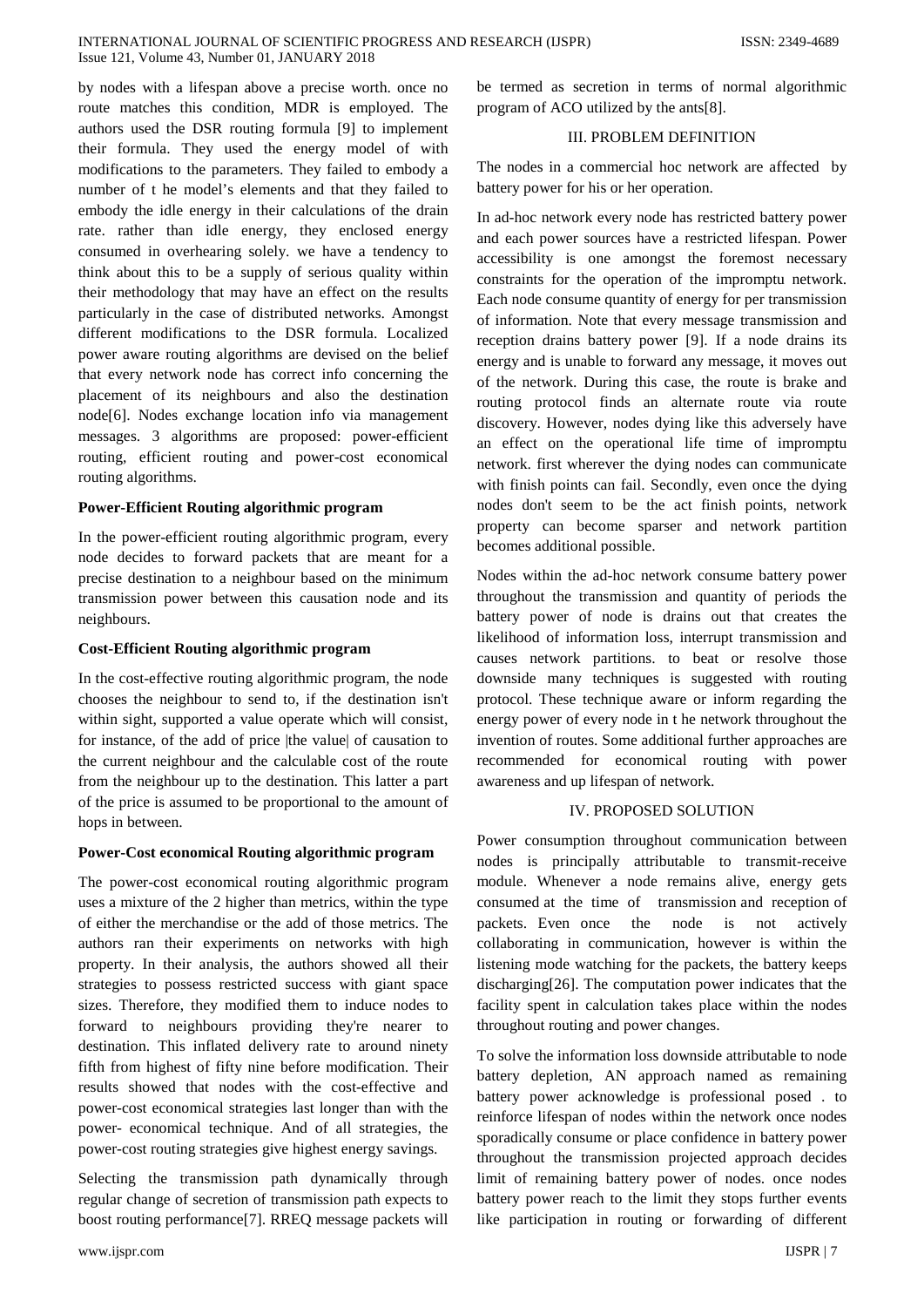nodes information. during this case, node involves solely own transmission instead of oth ers. within the projected approach to reinforce lifespan of nodes still as network that influence attributable to lack of information regarding battery depletion of nodes. projected approach has additionally motive to transmission of information by themselves instead of different nodes transmission if battery of th ESE reach to limit. The projected approach works by deciding limit of battery power of node to prevent further transmission. the worth of limit of battery power treat as alert signal for the nodes for involving these in further communication or not. If nodes battery reach at limit then nodes solely do these own transmission instead of others.

These all the things defined in below algorithm.

Algo BPA(N[], BP[])

N[], BP[], is array of nodes and battery power { Declare  $Sbp=0.8J$  ,  $Rbp=0.5J$ ,  $Fbp=0.3J$ ,  $Dbp=0.2$ ,  $Sbp = 0.1J$ : Declare i, j, B\_LIMIT=0.8J, B=100J; Repeat i to N {  $BP[i]=B$ ;

```
C: If (N[i]->Send(D, N[i]))
             BP[i]=BP[i]-Sbp;
          Else If ( N[i]->Recieve(D, N[j])) 
             BP[i]=BP[i]-Rbp;
         Else If ( N[i]->Forward(D, N[j])) 
            BP[i]=BP[i]-Fbp;
         Else If ( N[i]->Drop(D)) 
           BP[i]=BP[i]-Dbp;
IF BP[i]=BP[i]-Sbp; 
IF (BP[i]==B_LIMIT)
     {
     Alert (N[i]);
     }
     Else
Continue C;
```
#### V. RESULT ANALYSIS

We get Simulator Parameter like Number of nodes, Dimension, Routing protocol, traffic etc.

The performance of proposed approach is evaluated by considering of various network parameters such packet delivery ratio, throughput, routing overhead, remaining enrgy etc.

## *Packet Delivery Ratio*

}

Packet Delivery Ratio is a ratio of number of received packets from number of sent packets by sender. We formulize this as

$$
PDR = (Rx/Send)^* 100
$$

If packet delivery ratio is higher it means our performance is best. Updated energy mechanism gives better PDR as compare to the previous energy mechanism till the end of simulation shown in fig 5.1

According to below table 5.1 we simulate our network.

| Number of nodes                | 100             |
|--------------------------------|-----------------|
| Dimension of simulated area    | $800\times 600$ |
| Initial node energy (joules)   | 100             |
| Threshold value(joule)         | 25              |
| Minimum threshold value(joule) | 1               |
| Simulation time (seconds)      | 150             |
| Radio range                    | 250m            |
|                                |                 |
| Traffic type                   | CBR, 3pkts/s    |
| Packet size (bytes)            | 512             |
| Number of traffic connections  | 4, 30           |
| Maximum Speed (m/s)            | 35              |
| Node movement                  | Random          |
| Tx energy consumption          | 1.5J            |



Fig 5.1 Packet Delivery Ratio Comparison

#### **Routing Load Comparison**

Routing load is the one of the most important factor of analysis. Here we clearly see that routing load in normal case are nearly equal as compared to energy update case because in normal case nodes are lost their energy and the energy of all the nodes are random then if two or three nodes are lost their energy out of fifty then communication is only possible among less than fifty number of nodes then more number ofrouting packets are transmitted for connection establishment. But in energy update case after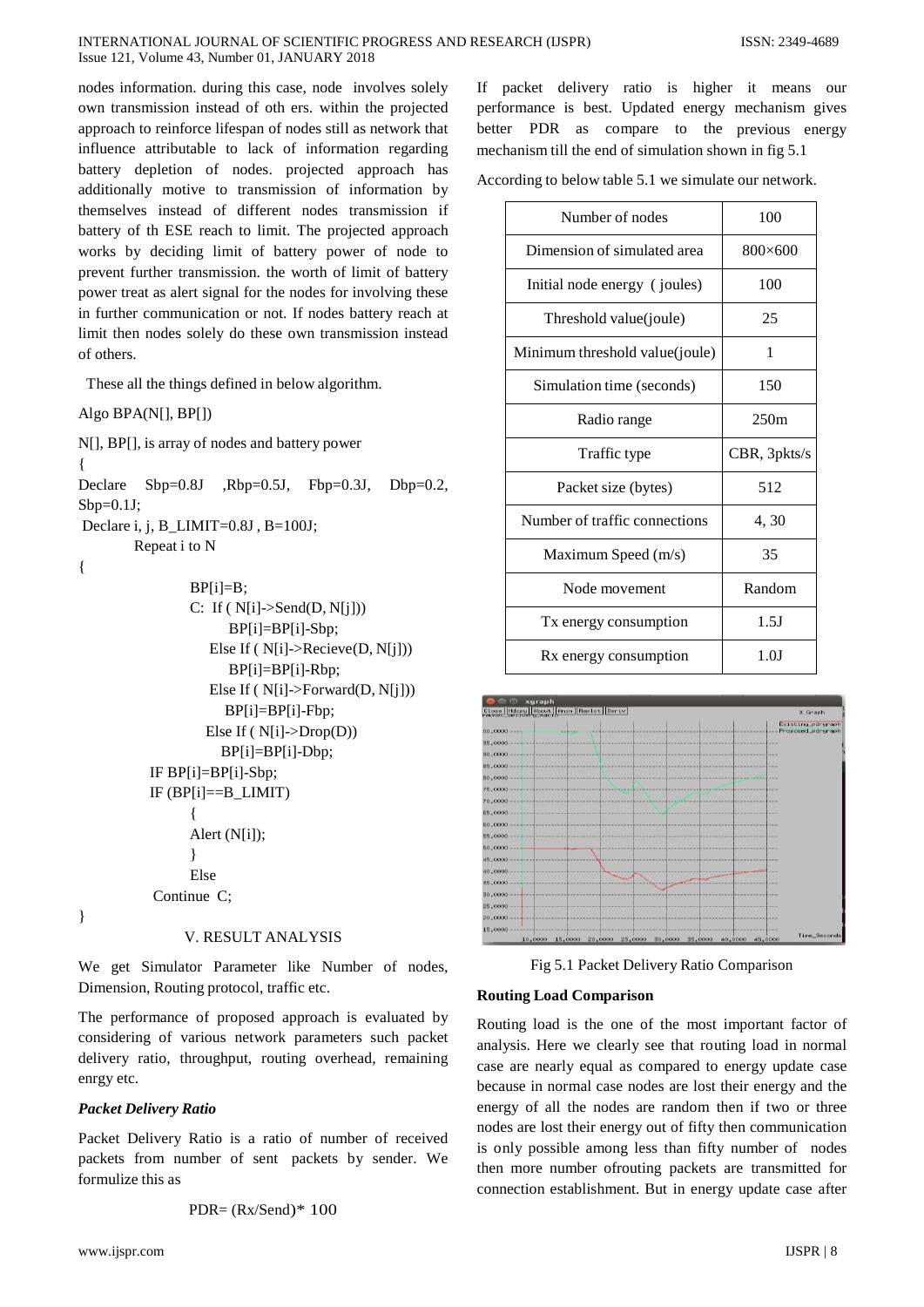threshold value each node will generate their energy means routing load is less.



Fig 5.2 Routing Load Comparison

Remaining Energy and Throughput

Figure 5.3 A and B show the remaining energy of each node in the network after implementing proposed energy. Remaining energy represents with respect of node number in x title and energy in joule in y title.

# **NUMBER OF NODES**



Fig 5.3 A- Proposed Remaining node energy





Fig 5.3 B- Existing Remaining node energy

| Number of<br>Nodes | Average<br>Throughput<br>(Existing) | Average Throughput<br>(Proposed) |
|--------------------|-------------------------------------|----------------------------------|
| 25                 | 274                                 | 348.07                           |
| 50                 | 641                                 | 1055.3                           |
| 75                 | 689                                 | 803.6                            |
|                    | 686                                 | 866                              |

Table 5.2 Average throughput comparison between existing and proposed approach

| Number of<br><b>Nodes</b> | Average Throughput Average Throughput<br>(Existing) | (Proposed) |
|---------------------------|-----------------------------------------------------|------------|
| 25                        | 80.922                                              | 97.040     |
| 50                        | 71.942                                              | 89.806     |
| 75                        | 70.678                                              | 88.843     |
| 100                       | 70.217                                              | 85.217     |

Table 5.3 Average remaining energy- comparison between existing and proposed approach

#### VI. CONCLUSION

Node energy is precious resources in mobile unintended network, network operation periods laid low with power dissipation quantitative relation of nodes. Battery power consumption depends on load of nodes as a result of intermediate nodes work as routers that area unit receive knowledge from downstream and send to upstream nodes. thus this reason battery power of intermediate nodes is drained out earlier as terminal nodes. the ability of intermediate nodes is drained out earlier then network divided and short communication periods occurred. projected mechanism reduced the dissipation of battery power of nodes that permits nodes to send previous knowledge and alert concerning power standing of nod Es to get new other ways. projected mechanism improved communication periods and minimize network divided.

# **REFERENCES**

- [1] Forman G, Zahorjan J, "The challenges of mobile computing. IEEE Computer 1994" Vol. 27 Issue 4, pp 38- 47,1994.
- [2] Perkins C, "Ad Hoc Networking", Addison-Wesley, pp 1-28, 2001
- [3] N. Vassileva, F. Barcelo, "A Survey of Routing Protocols for Maximizing the Lifetime of Ad Hoc Wireless Networks," International Journal of Software Engineering and Its Applications, Vol. 2, No. 3, pp. 77-89, 2008
- [4] S. Singh, M. Woo, C. Raghavendra, "Power-aware Routing in Mobile Ad Hoc Networks," ACM Mobile Computing and Networking Conference, Dallas, Texas, pp. 181-190, 1998
- [5] C. Toh, "Maximum Battery Life Routing to Support Ubiquitous Mobile Computing in Wireless Ad Hoc Networks," IEEE Communications Magazine, pp. 2-11, 2001.
- [6] L. M. Feeney and M. Nilsson, "Investigating the Energy Consumption of a Wireless Network Interface in an Ad Hoc Networking Environment," IEEE INFOCOM 2001, Vol. 3, pp. 1548-1557, 2001